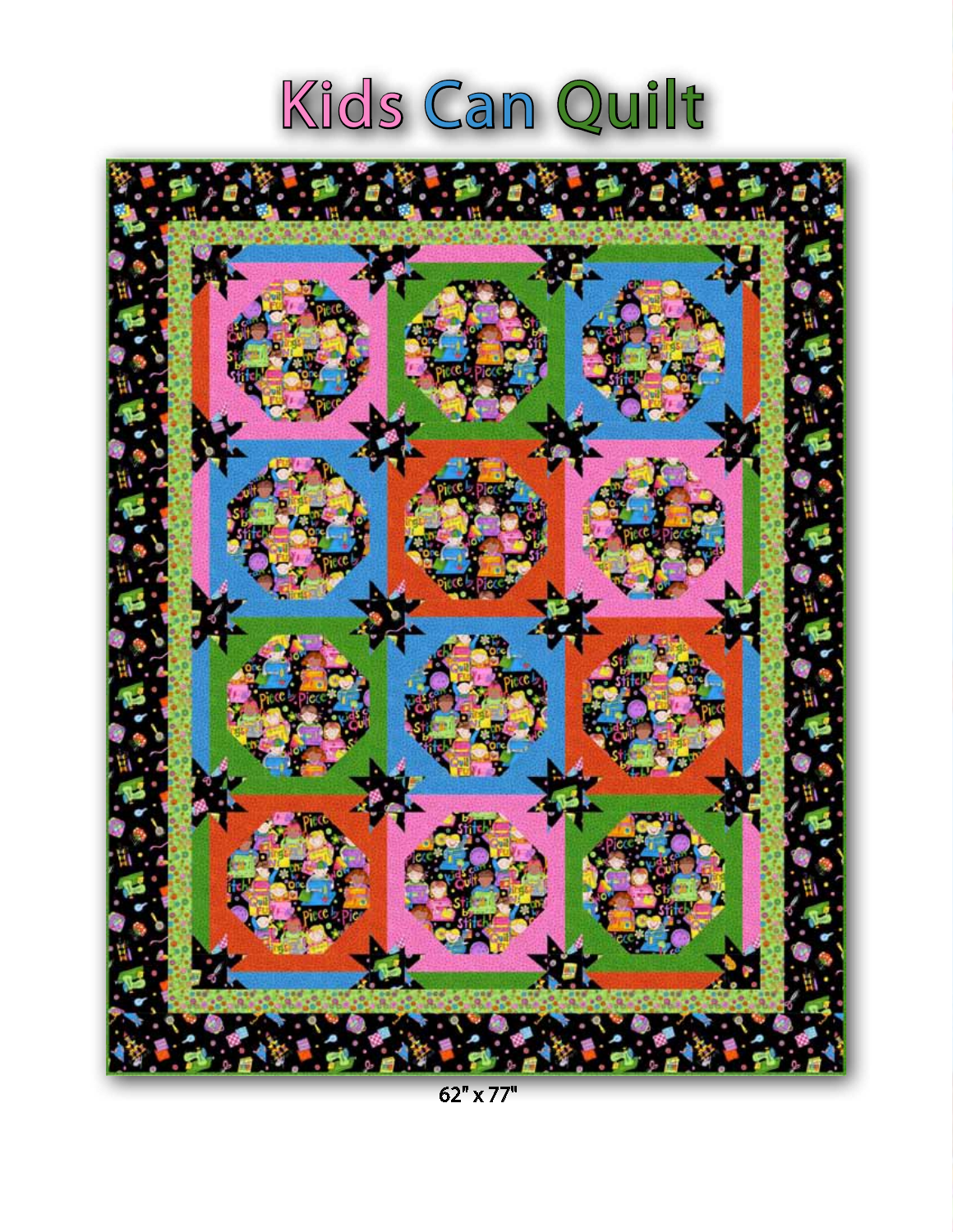| 21681 J | 21686P                                                                            |                                                                                                  | 21686B                                                                                                                                   | 21686R   |
|---------|-----------------------------------------------------------------------------------|--------------------------------------------------------------------------------------------------|------------------------------------------------------------------------------------------------------------------------------------------|----------|
|         |                                                                                   |                                                                                                  |                                                                                                                                          |          |
| 21686 G | 21685H                                                                            |                                                                                                  | 21684 J                                                                                                                                  | 21683 RB |
|         |                                                                                   |                                                                                                  |                                                                                                                                          |          |
|         | Pattern                                                                           | Yardage Description                                                                              |                                                                                                                                          |          |
|         | 21681 J<br>21686P<br>21686B<br>21686R<br>21686 G<br>21685H<br>21684 J<br>21683 RB | 1 1/2 yds.<br>$2/3$ yd.<br>3/4 yd.<br>$2/3$ yd.<br>1 1/4 yds.<br>5/8 yd.<br>1 3/4 yds.<br>5 yds. | Kids print<br>Pink dot<br>Blue dot<br>Orange dot<br>Green dot<br>Green button print<br>Black sewing tools print<br>Patch print (backing) |          |

*Quilt designed by Sue Harvey and Sandy Boobar, Pine Tree Country Quilts*

Finished block size: 12" x 12" And the state of the state of the state of the state of the Finished quilt size: 62" x 77"

## **Cutting**

#### Kids print, 21681 J

4 strips 12 1/2" x 42"; cut into (12) 12 1/2" A squares Pink dot, 21686 P

- 2 strips 4 1/2" x 42"; cut into (12) 4 1/2" B squares
- 5 strips 2" x 42"; cut into (15) 2" x 12 1/2" C strips Blue dot, 21686 B
- 2 strips 4 1/2" x 42"; cut into (12) 4 1/2" B squares
- • 6 strips 2" x 42"; cut into (16) 2" x 12 1/2" C strips Orange dot, 21686 R
- 2 strips 4 1/2" x 42"; cut into (12) 4 1/2" B squares
- 5 strips 2" x 42"; cut into (15) 2" x 12 1/2" C strips

#### Green dot, 21686 G

- 2 strips 4 1/2" x 42"; cut into  $(12)$  4 1/2" B squares
- • 6 strips 2" x 42"; cut into (16) 2" x 12 1/2" C strips
- $\overline{7}$  strips 2 1/2" x 42" (binding)
- Green button print, 21685 H  $\cdot$  6 strips 2 1/2" x 42" (inner border)
- Black sewing tools print, 21684 J
- • 6 strips 2" x 42"; cut into (124) 2" D squares
- 2 strips 3 1/2" x 42"; cut into (20) 3 1/2" E squares
- • 7 strips 5 1/2" x 42" (outer border)